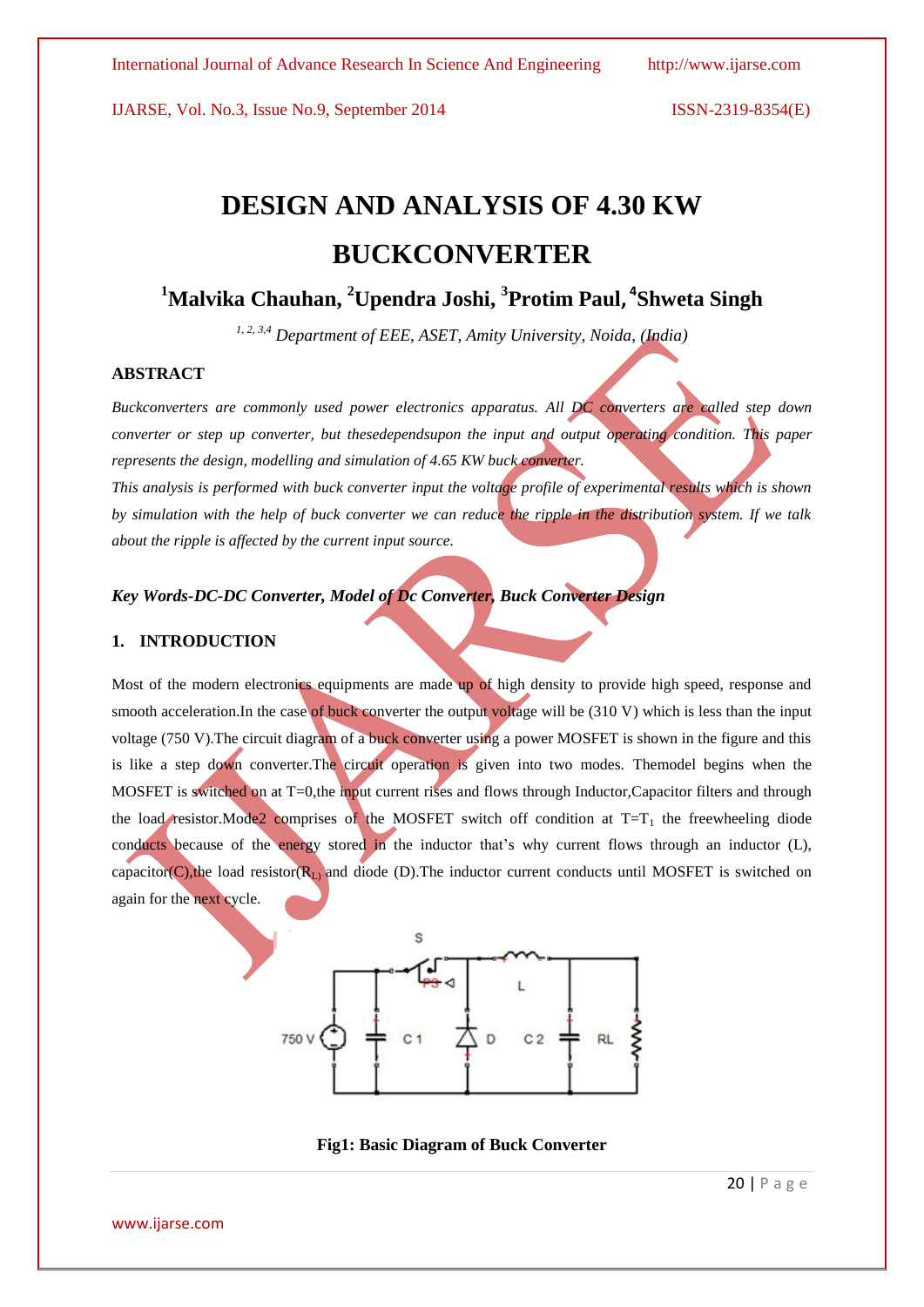IJARSE, Vol. No.3, Issue No.9, September 2014 ISSN-2319-8354(E)

### **II MODEL OF THE 4.30 KW BUCK CONVERTERS**



#### *Calculationfor diode current-*

 $I_D = (1 - D) \times I_{LOAD} = (1 - 0.413) \times 15 = 8.805$  Amp

#### *Calculation for ESR-*

 $V_0 = Vin + (lin - Iload) \times ESR$ 

21 | P a g e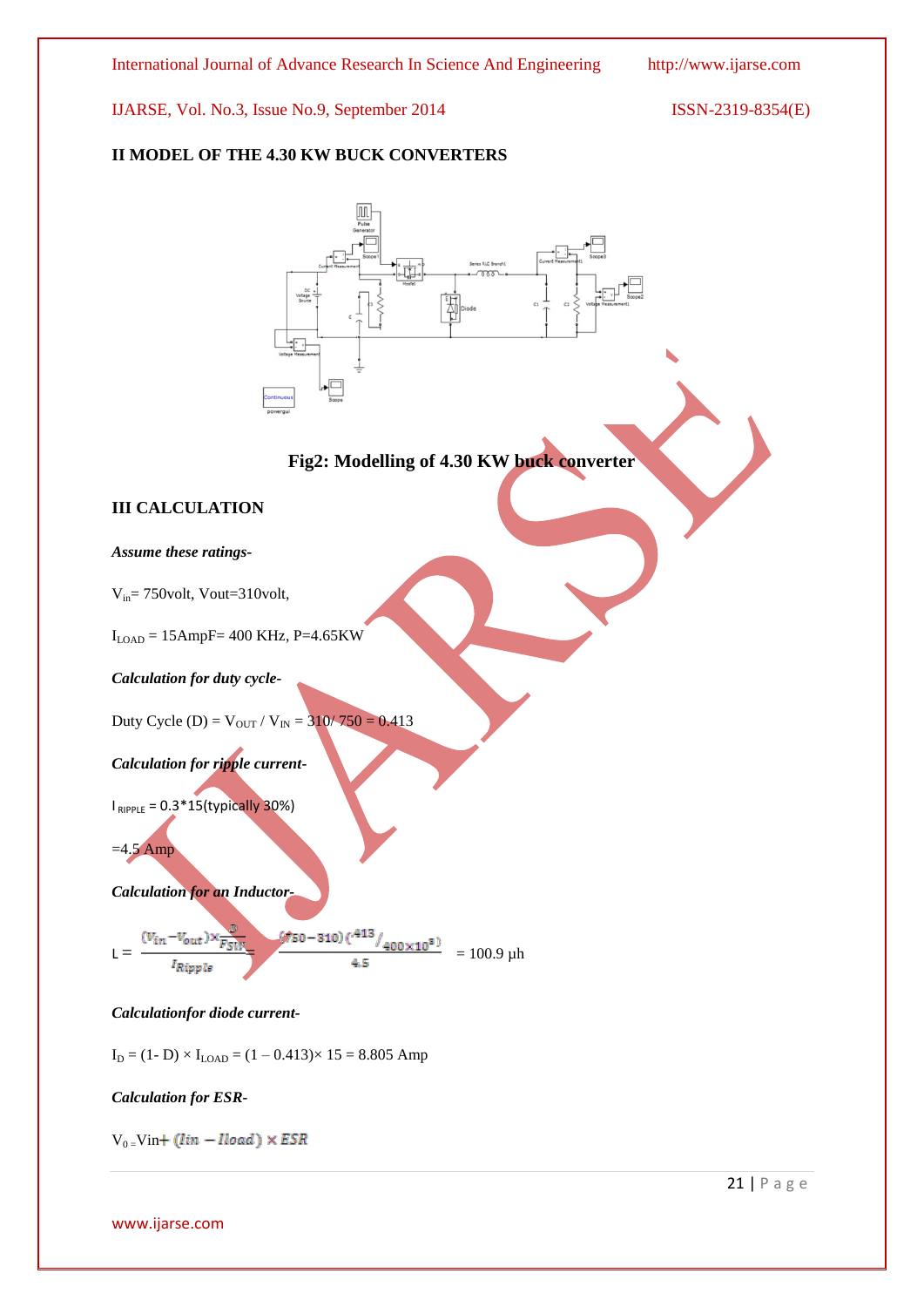

MATLAB 2010 is used in Buck converter simulation. Firstly, we find the element's value of the buck converter by calculation and with the help of these values we findthe output waveform.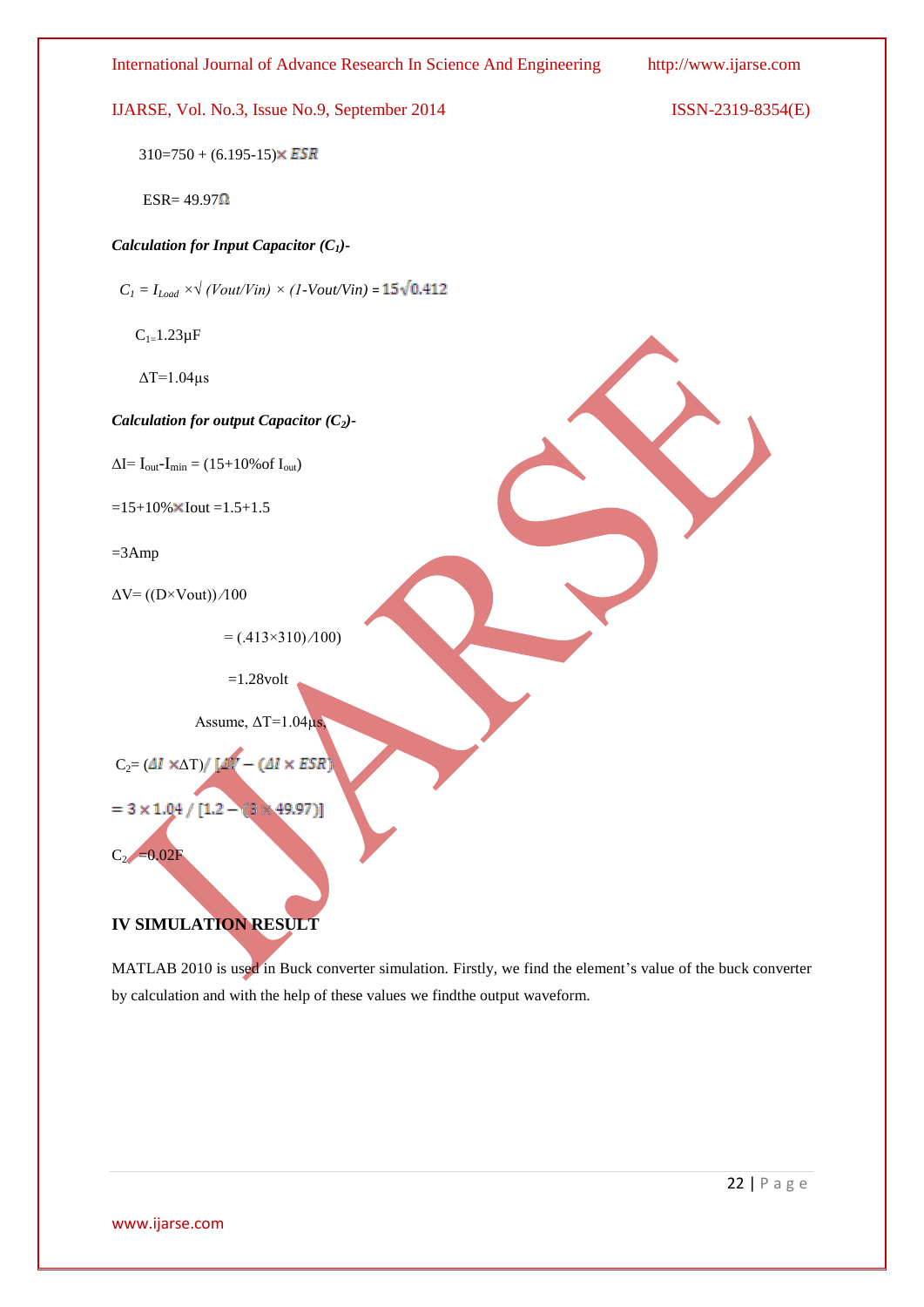### IJARSE, Vol. No.3, Issue No.9, September 2014 ISSN-2319-8354(E)





**Fig3: Input Voltage Waveform of Buck Converter Fig4: Output Current Waveform 0f Buck Converter**



#### **Fig5:output voltage waveform of buck converter.**

### **V CONCLUSION**

DCconverteruse for the both Boost and Buck converter and the function of these converters, depending upon the input and output operating condition.In this paper, we use the Simulation of the 4.30 KW buck converter which have a high frequency. So by using the simulation of 4.30 KW buck converter we can verify the performance of the buck converter. We get the lower losses and we can minimize the ripple current by this simulation.

#### **REFRENCES**

- [1]. Ned Mohan, T.M.Undeland and W.P. Robbins, Power Electronics: Converter, Applications and Devices, Second Edition, John Wiley and Sons, 1995.
- [2]. Design Note DN 2013-01 V1.0 January 2013
- [3]. Nittala S K Sastry, Dr. Swapnajit Pattnaik, Mrs. Varsha Singh / International Journal of Engineering Research and Applications (IJERA) ISSN: 2248-9622 [www.ijera.com](http://www.ijera.com/) Vol. 2, Issue 3, May-Jun 2012, pp.2202-2204
- [4]. Nanda R Mude, Prof. Ashish Sahu / International Journal of Engineering Research and Applications (IJERA) ISSN: 2248-9622 [www.ijera.com](http://www.ijera.com/) Vol. 2, Issue 3, May-Jun 2012, pp. 463-467